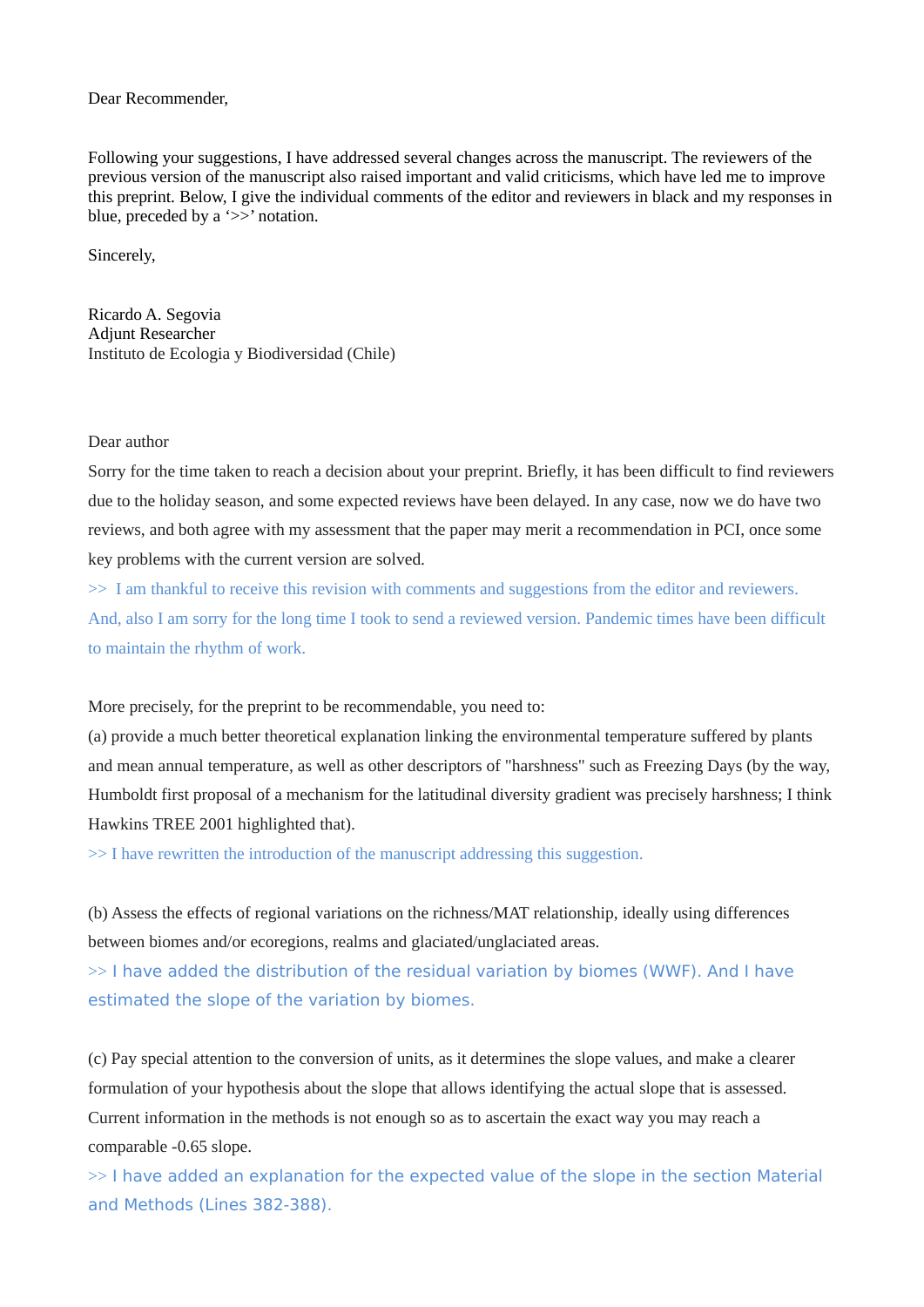(d) Provide estimates of the goodness of fit of the models. It could be argued that within an informationtheory-based hypothesis testing framework goodness of fit is not needed - because you effectively assess whether/to which extent some hypotheses are informative or not. However, you use AIC for comparing between alternative models, which leaves the reader with no information about which is the power of these models to "explain" the data. If goodness-of-fit lies below, say, 5%, we are talking about massive residuals and limited explanation of the overall phenomenon of richness. If, on the contrary, such percentage goes above 30 or even 40% of variation, that is really a lot. If you account for (b) and you end up having final models that include MAT, Frost Days, CWD, biome and realm, for example, and that accounts for more than half of the variation, your results will be much more convincing that if you explain one third of richness variations, and most of it is due to regional efects.

>> I am providing a measure of goodness of fit for quantile regression, based on R1, suggested by Koenker, R and Machado, J. (1999, Goodness of Fit and Related Inference Processes for Quantile Regression, Journal of the American Statistical Association, 94, 1296-1310). Although this measure has been criticized even for their authors, who have even not added in their packages ("qantreg"), I decided to use it to show the 95% quantile fit well for both linear and segmented models. R1 is estimated as 1 minus the ratio between the sum of absolute deviations in the fully parameterized models and the sum of absolute deviations in the null (nonconditional) quantile model. The values are useful for comparisons between quantile models, but they are not comparable to standard coefficients of determination. The latter is based on the variance of squared deviations, whereas goodness of fit values for quantile regression is based on absolute deviations. The goodness of fit values for QR (or R1) will always be smaller than R2 values.

In concrete, I added R1 measures in table 1 for each quantile, and added the discussion about 95% quantile is a good model, and in the methods section, I present the rationale behind R1 measure.

Also, I corrected the usage of AIC. Model comparison between 0,1 or 2 breakpoints is a hot topic, and no definitive response exists about the best way to discriminate the best model. While in mean models the BIC appears to perform reasonably well, for QR the SIC (Schwartz Information Criterion), similar to BIC for a mean model, performs even better. Thus, I am now using SIC with the following function  $(AIC(yourQRmodel, k=log(n))$ #n=sample size).

In concrete, I have replaced the names of columns in table 1 and presented properly the SIC criterium.

See the reviewer's assessments for more details on these four points, and several other issues. Among these, let me highlight that you should avoid using MAT as abbreviation in the title (Mean Annual Temperature or simply Temperature would be more clear, and of course informative), and also that this manuscript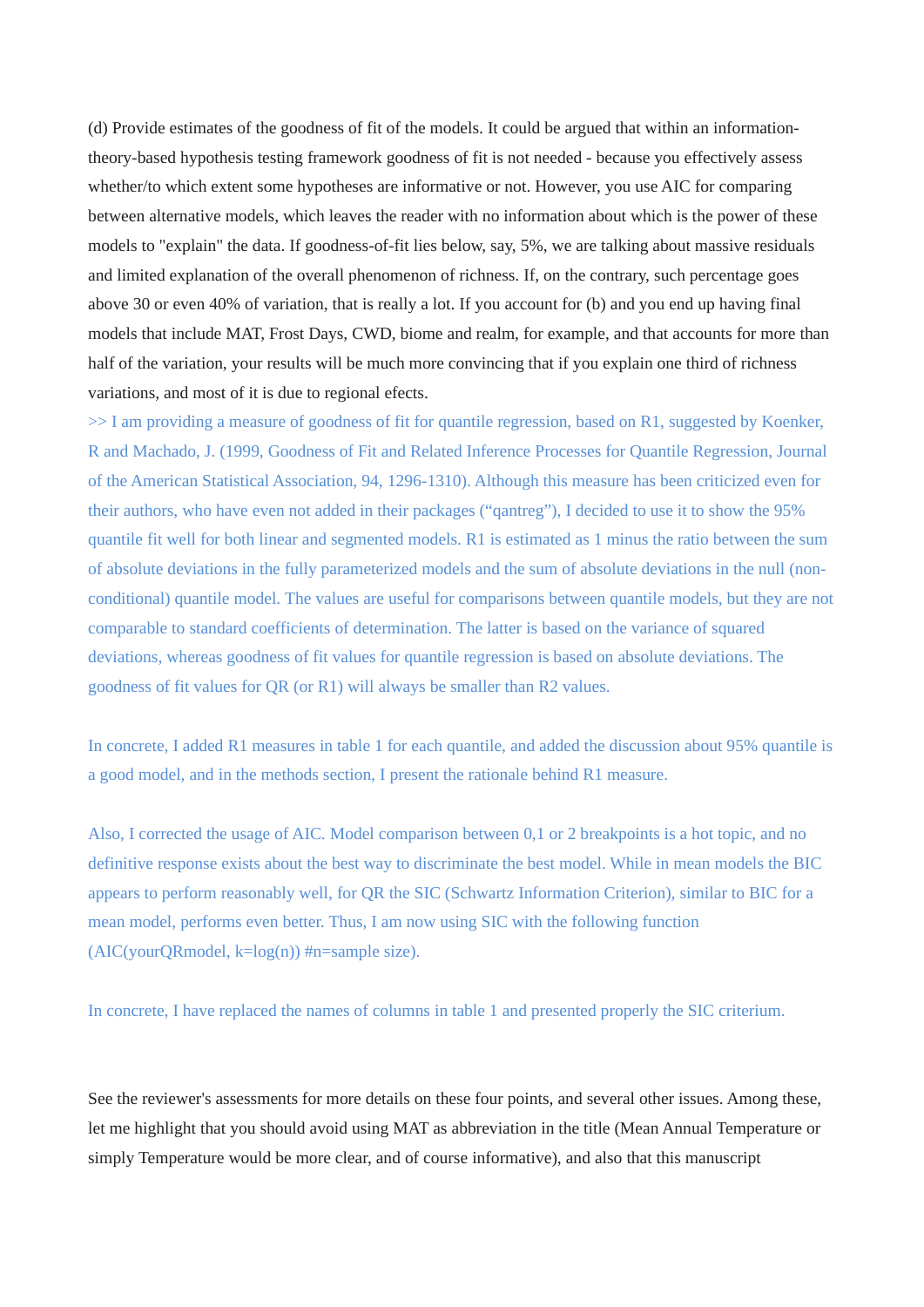desperately needs maps with richness and residual values, to allow the readers to assess your results in a wider extent.

I am looking forward to receive a revised version of the preprint, together with a detailed answer to the comments provided. I'm convinced that your research has enough quality so as to finally merit a recommendation in PCI Ecology.

>> I have changed the title and added two maps: One for the distribution of species richness and other of the distribution of the residuals of the .95 quantile.

#### **Reviews**

*Reviewed by Rafael Molina-Venegas, 2020-01-08 16:04*

The author presents an interesting piece of work that aimed to prove that the kinetic hypothesis of biodiversity may not satisfactorily explain the central tendency in species richness (as it has been previously stated with empirical evidence for and against), but the upper bound (i.e. maximum richness) of the relationship (which according to the author's claims, it has been hypothesized but empirical evidence remains obscure). To do so, he used either linear or segmented quantile regressions, a statistical tool that has been proved useful to provide comprehensive descriptions of biological response patterns in observational studies of limiting factors. Overall, the manuscript is well written, including clearly stated hypotheses/results and fairly transparent descriptions of the methods.think there is potential for an interesting publication in this draft. Yet, I would like the author to address few comments and suggestions before recommending the article, specially those concerning the hypotheses.

>> Thanks for the clear description of this MS.

Firstly, a formal comment on the authorship. While the draft is signed by one single author, the text is written in plural tense (we). Please, fix the text to first person singular, otherwise add the omitted authors. >> I have changed the tense of the MS writing.

Title: I think the title is too general given that the study focuses just on tree species.would suggest something like "Mean annual temperature drives the variation in maximum potential tree species richness and frost organizes the residual variation".would also avoid the use of acronyms (i.e. MAT) in the title. >> I have taken this suggestion and replaced the title.

The author state that the model derived from the exponential Boltzmann temperature relationship predicts a negative slope of -0.65 between the inverse of temperature (1.000/kK) and the natural logarithm of species richness, and then cites Allen et al. (2002). These authors fitted linear regressions between the inverse of ambient temperature and the natural logarithm of species richness for multiple taxonomic groups (including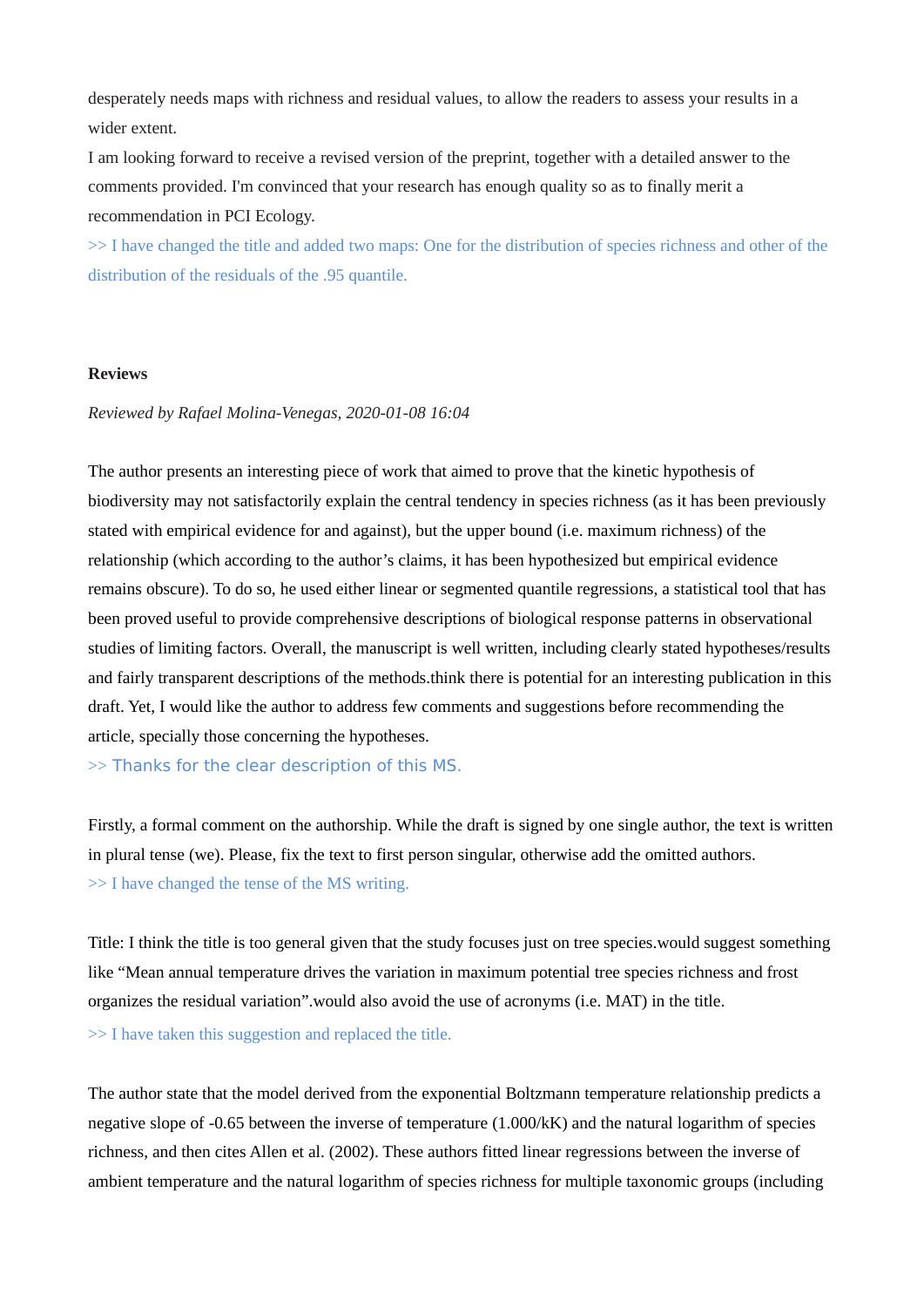North American tree species), and they presented both the slope of each relationship and the averaged slope across all groups. The only numerical difference between the models of Allen et al. (2002) and the ones presented by the author is that the former used 1000/K instead of 1000/kK, and thus the slopes reported by Allen et al. (2002) are fully comparable to the ones shown by the author if divided by 10. Given the data provided by Allen et al. (2002) (see Figure 1 and Table 1 below), I cannot see where the -0.65 slope is coming from (for example, in the case of North American trees, the slope provided by these authors is -1.005 if temperature is scaled at 1000/kK).

>> I have corrected the citation and I have taken the expected values for the slope proposed Brown et al. (2004) and Allen et al. (2007), and later tested by Hawkins et al 2007a. Also, I have explained the differences between the different expected values in the section Material and Methods.

The text reads "Currie (2007) hypothesized that the model proposed by Allen et al. (2002) only fits the upper bound of the relationship between species richness and MAT in plants, but cannot explain the species richness variation in general". I wish I could have checked such statement in Currie (2007), but unfortunately the citation is a book chapter to which I have no access.

## >> I can provide a pdf with the chapter.

In line 33, the author introduces the case study. I would suggest expanding a bit the description of the data, given that "the Americas" is a rather vague term. Also, I think the manuscript will much benefit from a figure showing a map of the study area including the plots.

>> I have added more specific information for what I mean by "the Americas" concept (Lines 79-81 ). Also, I have added a couple of maps (Fig. 3) to represent the distribution of the inventories, species richness, and residual variation. Therefore, I think the area of study is this version clearer than in the previous version.

In line 48, the text reads "segmented models are more robust in all of the quantiles analyzed", and Figure 1 caption reads "The red lines represents the stronger models [...]". I would suggest using more specific descriptions of the results, because while "robust" and "strong" are rather synonyms, they refer to completely different things in the article (i.e. the most supported models by the AIC criterion and the t-test on the two slopes of segmented models, respectively).

>> I have changed the usage of "stronger". I replaced it with "best supported" models (Legend Fig 1). In addition, I have added an explanation of the way I define best supported in Material and Methods (Lines 373-381).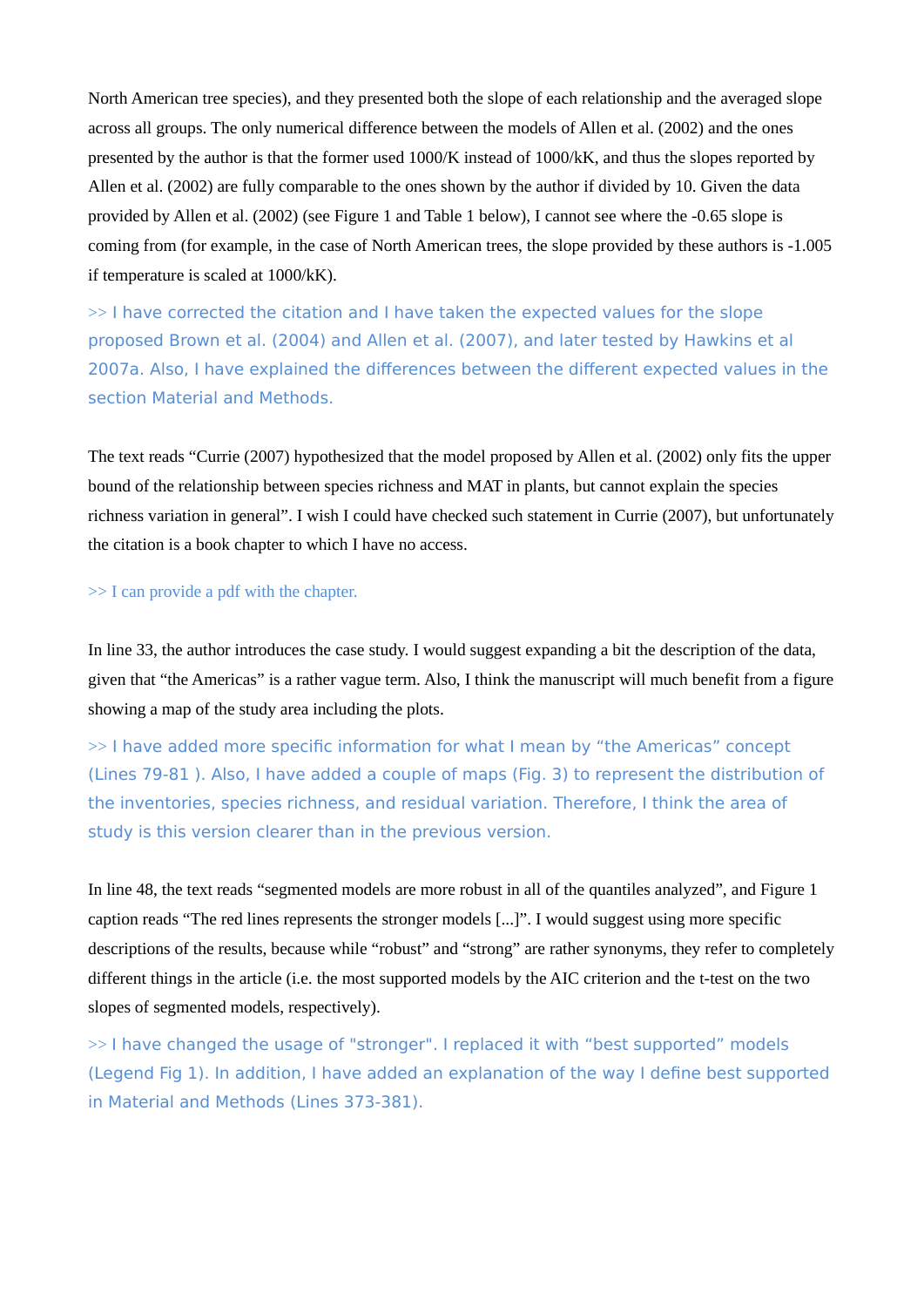The author provided slopes, p-values for the t-test on the slopes of segmented models and AIC values. However, such descriptors do not provide information on the goodness-of-fit of the models. I am not particularly familiar with quantile regression, yet I suspect the classical R2 used for models that are based on the conditional mean are not valid for quantile regression. However, a quick search in google suggests that some alternatives exist (e.g. Koenker, R and Machado, J. 1999. Goodness of Fit and Related Inference Processes for Quantile Regression, Journal of the American Statistical Association, 94, 1296-1310). I think the manuscript will much benefit from including any suitable goodness-of-fit metric for the models. After all, the AIC criteria serves to choose the best model, but it does not tell anything about whether the selected model is actually a good descriptor of the data (as the devil's advocate, I may argue that the author is choosing the best model among very bad ones, which might invalidate the conclusion of the study).

>> As suggested by Reviewer 1, I have added the R1 estimate to show the goodness of fit of the models. The goodness of fit (goodfit function from R package "WRTDStidal") measure for quantile regression is estimated as 1 minus the ratio between the sum of absolute deviations in the fully parameterized models and the sum of absolute deviations in the null (non-conditional) quantile model. The values are useful for comparisons between quantile models, but they are not comparable to standard coefficients of determination. The latter is based on the variance of squared deviations, whereas goodness of fit values for quantile regression is based on absolute deviations. The goodness of fit values will always be smaller than R2 values.

In addition, I have explained R1 estimate in the section Material and Methods (Lines 367-372).

Figure 1. Just a suggestion. If the author is going to present this figure in colour, consider using a colour palette instead of just red for a better visual impact.

>> I prefer to maintain the colors of Figure 1 as in the revised version because I need to highlight the model for quantile 0.95, and only secondarily showing if segmented or linear models are best supported toward lower quantiles.

The results of the residual analysis are very interesting. I wonder if the author has considered splitting the dataset between tropical (including both humid and dry tropics, where frost days may not be a big issue but water availability does) and temperate (where frost days may be an important issue rather than water availability) regions to test the hypothesis separately for each group of plots. This analysis should not imply much of an effort, and it may serve to get further insight on the biological response of tree species to environmental thresholds.

>> I have done the analyses separated by biomes, which are organized in tropical and temperate (Figures 2 and 4). Specifically, I show the distribution of the residuals in a "by biome" plot in Figure 4. Also, I have discussed extensively the differences in residual distribution across tropical and extratropical biomes (Lines 256-307).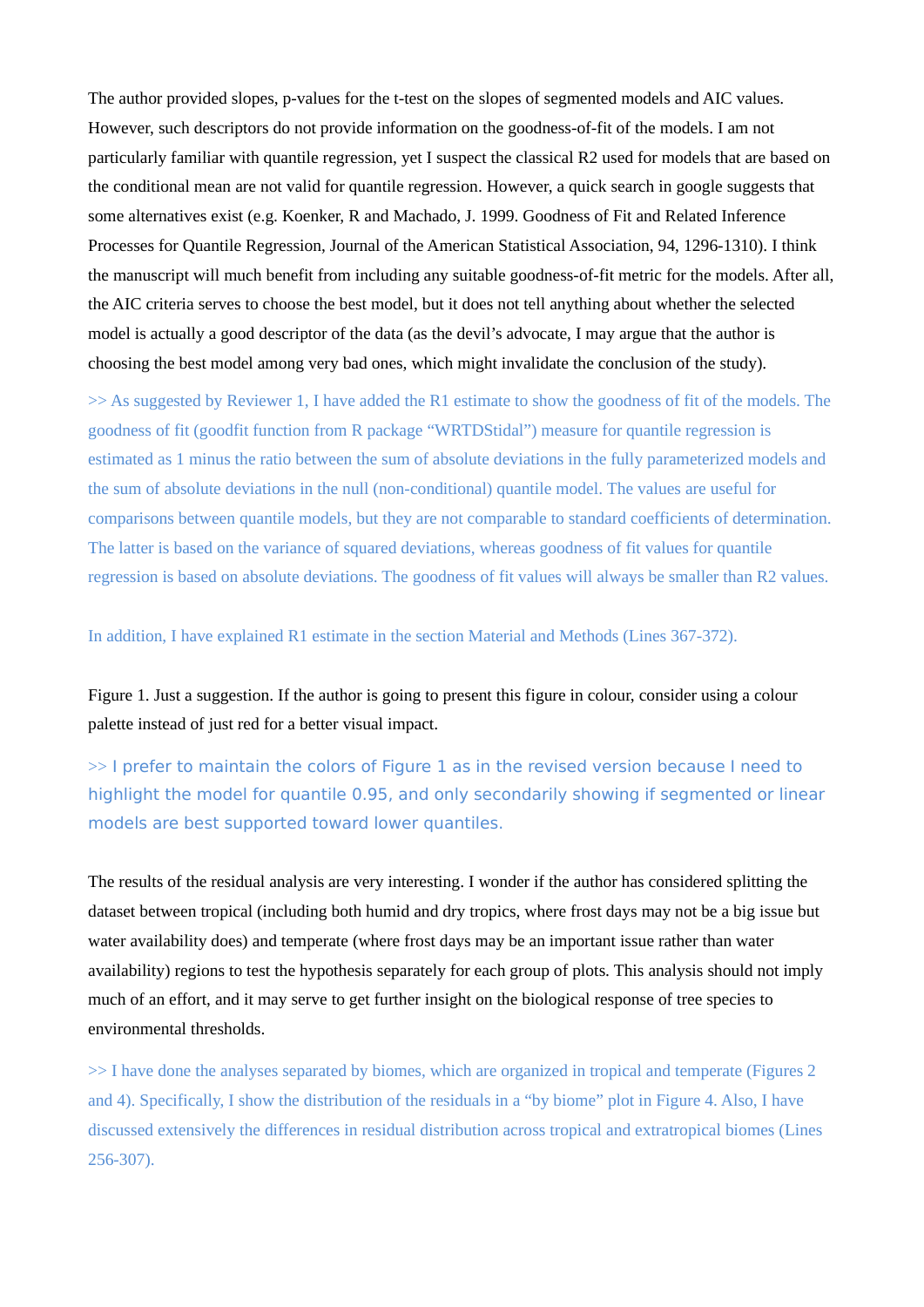The final sentence of the article reads: "The structure of wet-tropics rich versus dry-tropics and extratropics poor seems more feasible than the famous pattern of the latitudinal gradient of species richness". I do not get the meaning of such statement.

## >> I have rewritten that last paragraph.

Figure S1. While I have no problem with this figure, I think it is unnecessary.

# >> I have removed this figure.

Abstract. Please, describe the fact that you analyzed upper bonds rather than central tendencies when introducing the hypothesis. This is indeed the main novelty of the manuscript, and yet it is presented when introducing the results instead. I think this section requires some rewriting.

## >> The abstract have been rewritten

### *Reviewed by anonymous reviewer, 2020-02-17 11:50*

This is a nicely conducted, straightforward macroecological assessment of which are the actual effects of temperature on species richness. As any good macroecological work, it has the strengths and limitations of the discipline: while it makes a massive use of data – thus providing robustness, it also makes some oversimplifications – so statements about the real meaning of the relationships found need to be made with caution.

One of these oversimplifications is how you refer to temperature throughout the text (BTW, please avoid using the abbreviation in the title!). Perhaps the most worrying is in the opening paragraph, where you state that mean annual temperature would be the main driver of richness. This is not what Brown, Allen and colleagues said, for the average of the monthly averages means nothing in biological terms. This variable is a proxy for the general temperature conditions in each place throughout the year; as such it tells a lot about the (lack of) harshness of the conditions for life in each place, but it tells nothing about the mechanisms you are talking about here. As Brown and colleagues lined them up in their Metabolic Theory, the limit to life growth (and richness) is given by the temperature of activation of enzymatic reactions, which gives the approximate slope of - 0.65. Therefore, the important factor is the temperature experimented by the cells, and more precisely for how long this temperature is available throughout the year in environmental conditions. This would be the physiological limit imposed by temperature to population growth and several aspects of diversity, including richness. In absence of such value (time with environmental temperatures suitable for enzymatic reactions), or of other a priori more adequate proxies such a Growing Degree Days, Frost Days, or the like, mean annual temperature could be used as a substitute, assuming that the higher the average temperature throughout the year, the more time with temperatures adequate for normal cell functioning, the lower the energetic costs for organic functioning, and the higher the population growth, diversification rates and the conundrum of mechanisms leading to higher species richness.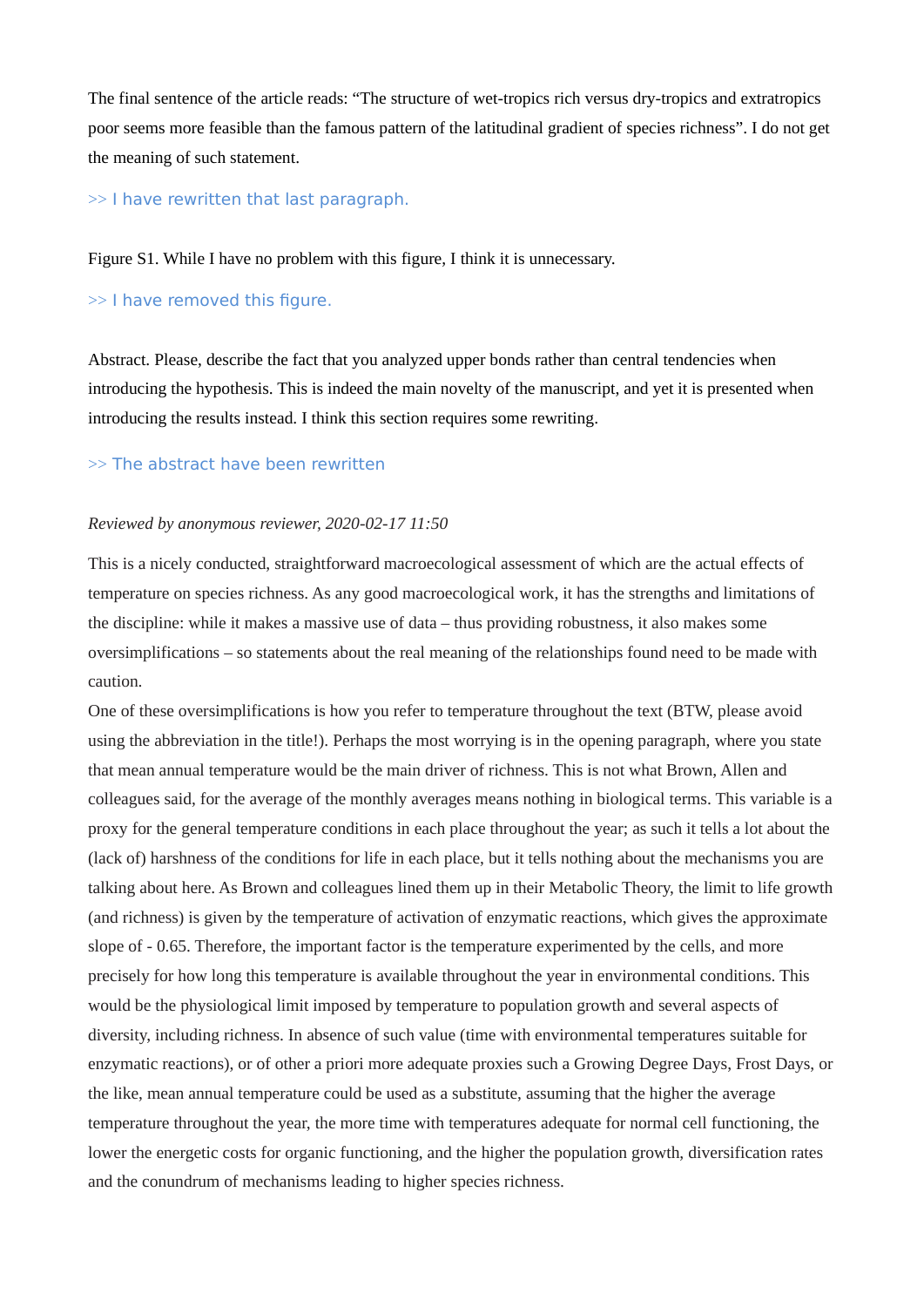Well, I'm missing at least part of this theoretical introduction in your text. Perhaps not all of this, but at least a sharper justification for the use of mean temperatures as proxies, indicating the mechanisms linking temperature with richness, and why MAT could be a good proxy for that. In fact, to me the most important of your results (the relationship between residuals and Frost Days) would be highlighted much better if this theoretical framework was properly outlined. And so would be Water Deficit, another measure of the quantity of time available for proper biological activity.

>> I really thank you for this comment. I have rewritten the introduction to both giving a better theoretical background (Lines 26-46) and highlighting the importance of freezing temperatures (Lines 62-72).

Also, I'm missing two key papers by Hawkins et al (2007a,b) from the original evaluation of the Metabolic Theory. In the first a number of authors assessed whether the relationships between richness and temperature followed the -0.65 slope for many groups and regions (almost none of them did follow it;, and in the second a subset of them provided several arguments of why this should be an expected outcome; their main argument was that even if such limit to enzymatic activity was universal, the course of evolution would lead most of biodiversity to escape from the limitations it imposes through evolving many different strategies (endothermy, cell wall structures to create microclimates, etc.) that following my argument above would lead to longer times with adequate cell functioning throughout the year, escaping from environmental temperature conditions. The fact that you find that MAT could be a limit to maximum richness and frost alters these numbers is somehow related with this realisation in Hawkins et al 2007b, although it contradicts to some extent the findings in Hawkins et al 2007a. Referring to such literature, and some other key papers on physiological limits (e.g. Peck et al. 2009, Peters et al. 2016, Brodie 2019, or some papers in a recent Phil Trans issue, see Spicer et al. 2019).

>> I have reviewed the literature suggested for reviewer 2 and I have added some of them in both sections Introduction and Discussion. About the two key papers from Hawkins et al (2007 a/b), they were included in the previous version but absent in the list of references by a mistake from me. Actually, a portion of the Methodology of this manuscript is inspired by Hawkins et al (2007a).

Besides that, your work is undermined by the lack of accounting for regional effects. The slope of the relationship between species richness and temperature is well known to vary in space (e.g. Cassemiro et al. 2007, Hortal et al. 2011, etc.) according to several factors such as glaciations and differences among regional communities (sensu Ricklefs 2008, 2015). So while reading it I feel constantly guessing that the alternative hypothesis that the relationship between richness and temperature varies significantly in space by factors other than frost.

>> I have split the dataset into biomes (Figure 2) and, therefore, I attempt to account for regional influences and delimitate the influence of frost. In addition, I have discussed extensively in the section Discussion the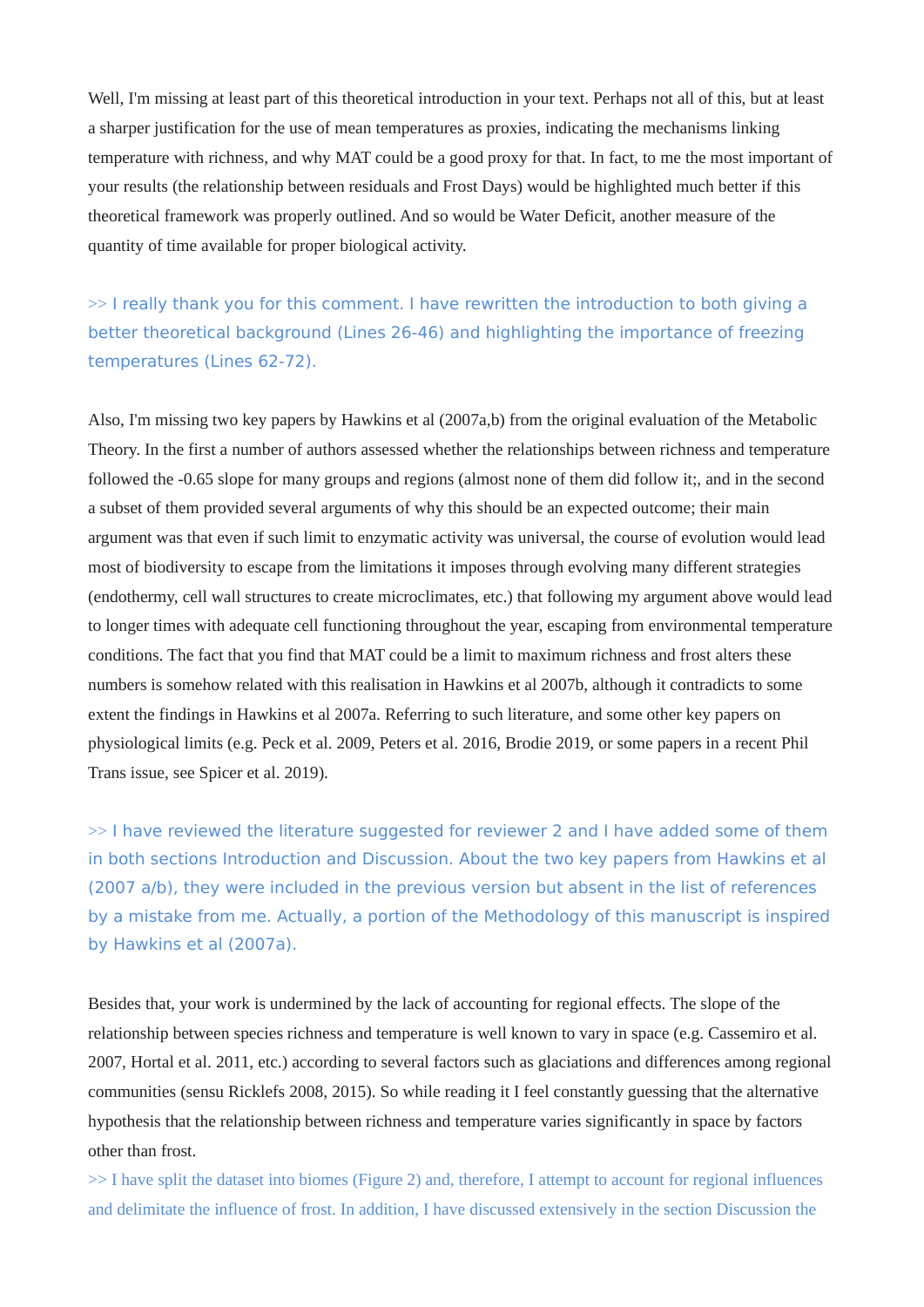non-stationarity of the variation of observable species richness below the upper bound defined by Temperature.

To assess this, all time I'm missing a map to locate studies with their richness and another with their residual values. This paper desperately needs these two maps.

>> Thanks for the suggestion. I added the maps (Figure 3) and I agree the manuscript is now easier to discuss and I hope it is easier to read.

But also, the robustness of your results is compromised by the lack of assessments of effect differences between different types of regions. Accounting for this could be easy by adding as cofactors biogeographic realms, biome maps, glaciated/unglaciated areas, etc. I would be really surprised to find that there are no differences between regions, biomes, ecoregions or areas that suffered glaciations or not. But if that is the case, then the importance of your paper would increase a lot.

>> Rather than modeling the regional influence as a cofactor, I did an estimation of the slope in different biomes. This way allows me to discuss the regional effect and put the predictions of Metabolic Theory on a global scale. Thus I avoid going farther than predicted by the Metabolic theory. I agree with the idea that modeling in a sophisticated way the upper bound of the variation in species richness would be a great advance, but I see that this future work needs to be built above the results presented in this manuscript if the criticism allows it.

Besides these major problems, there are several typos (e.g, in the abstract "attempts to explain (…) richness HAVE focused"), but most importantly there are a few idiomatic problems here and there, so a light English revision is needed. In particular, the following sentences need to be reworked:

- Last sentence of the abstract is confusing, it needs to be rewritten

- Lines 67-69. This sentence is also confusing ("significantly further" does not work well), rephrase and clarify. While doing so, try to relate it with the sentence in lines 90-94, which states more or less the same; right now the text feels repetitive, so it may be worth splitting the information between the two paragraphs, linking them in terms of content.

- Lines 103-104. I can't tell what does "by drop in" mean in this context, and most readers will not understand either. Please rephrase.

>> Thanks for these minor comments. I have reviewed the text and asked for a third part of reading to improve the writing.

Brodie, J.F. (2019) Environmental limits to mammal diversity vary with latitude and global temperature. Ecology Letters, 22, 480-485.